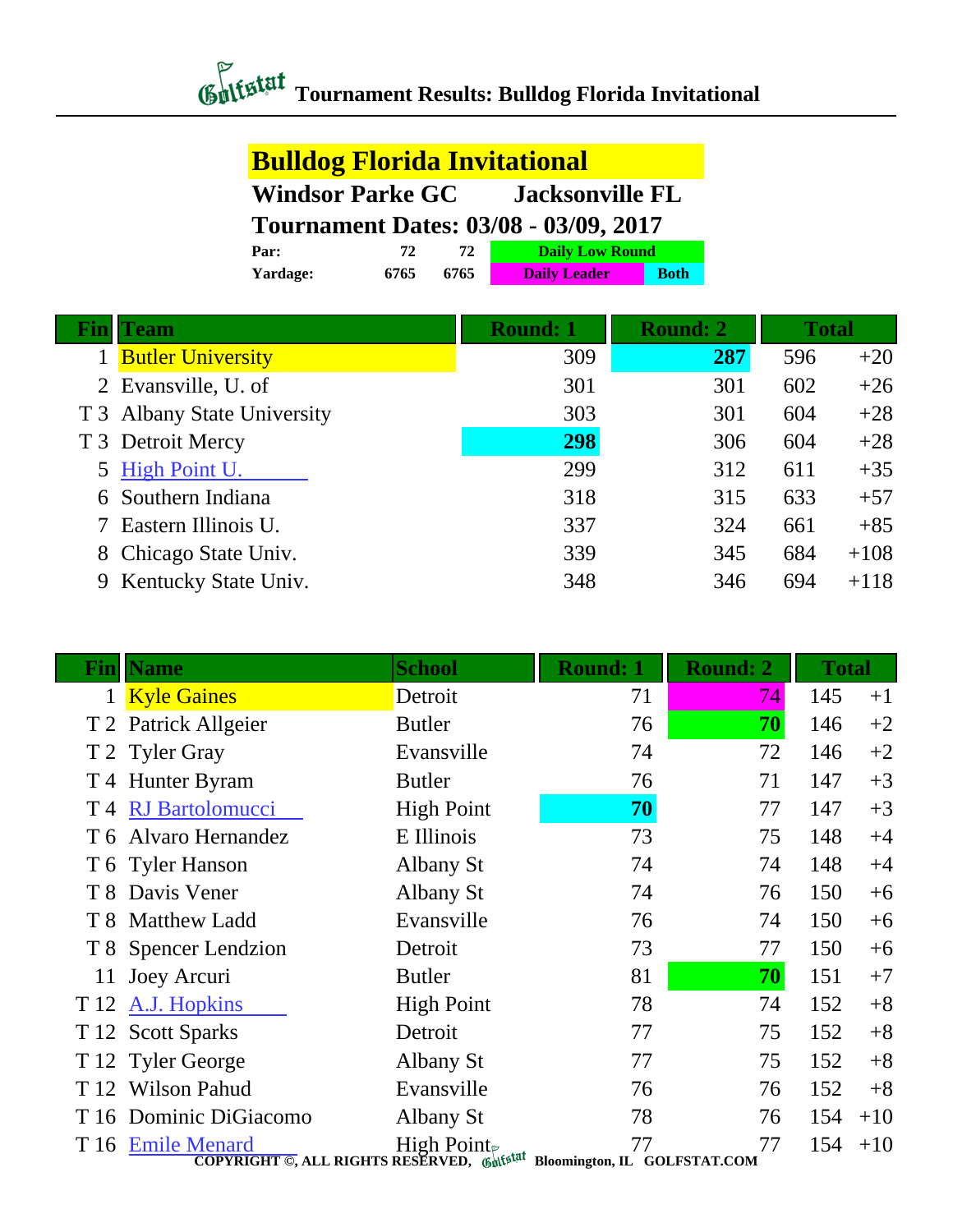# *Chitstat* Tournament Results: Bulldog Florida Invitational

| Fin  | <b>Name</b>               | <b>School</b>     | <b>Round: 1</b> | <b>Round: 2</b> | <b>Total</b> |
|------|---------------------------|-------------------|-----------------|-----------------|--------------|
|      | T 16 Michael Denner       | <b>Butler</b>     | 78              | 76              | 154<br>$+10$ |
|      | T 16 Preston Van Winkle   | S. Indiana        | 77              | 77              | 154<br>$+10$ |
| T 20 | <b>Brendan MacDougall</b> | <b>High Point</b> | 78              | 77              | 155<br>$+11$ |
| T 20 | Davis Kiger               | <b>High Point</b> | 74              | 81              | 155<br>$+11$ |
|      | T 22 Cameron Boomer       | Chicago St        | 77              | 79              | 156<br>$+12$ |
|      | T 22 Kenneth Taylor       | S. Indiana        | 77              | 79              | 156<br>$+12$ |
|      | T 24 Ricky Kuiper         | <b>Butler</b>     | 80              | 77              | 157<br>$+13$ |
|      | T 24 Zack Tenerowicz      | Detroit           | 77              | 80              | 157<br>$+13$ |
|      | 26 Jon Pick               | Evansville        | 75              | 83              | 158<br>$+14$ |
| T 27 | <b>Cameron Weyer</b>      | Evansville        | 84              | 75              | 159<br>$+15$ |
| T 27 | <b>Trevis Bell</b>        | S. Indiana        | 82              | 77              | 159<br>$+15$ |
| 29   | <b>Miles Bailey</b>       | Chicago St        | 79              | 81              | 160<br>$+16$ |
|      | T 30 Gehrig Hollatz       | <b>Butler</b>     | 79              | 82              | 161<br>$+17$ |
|      | T 30 James Kimbrough      | KentuckySt        | 82              | 79              | 161<br>$+17$ |
| T 30 | <b>Russell Sabol</b>      | <b>Albany St</b>  | 80              | 81              | 161<br>$+17$ |
| 33   | Zac Turi                  | Evansville        | 80              | 82              | 162<br>$+18$ |
|      | 34 Alec Weary             | <b>High Point</b> | 80              | 84              | 164<br>$+20$ |
|      | 35 Romeo Perez            | E Illinois        | 84              | 81              | 165<br>$+21$ |
|      | T 36 Grant Saylor         | S. Indiana        | 82              | 84              | 166<br>$+22$ |
|      | T 36 Noah Reese           | Evansville        | 87              | 79              | 166<br>$+22$ |
|      | 38 Kyle Tanriverdi        | S. Indiana        | 85              | 82              | 167<br>$+23$ |
| 39   | <b>William Giesler</b>    | S. Indiana        | 86              | 83              | 169<br>$+25$ |
|      | T 40 Austin Carmack       | Evansville        | 91              | 79              | 170<br>$+26$ |
|      | T 40 Eric Macrow          | Detroit           | 82              | 88              | 170<br>$+26$ |
|      | 42 Neal Wells             | KentuckySt        | 86              | 85              | 171<br>$+27$ |
| 43   | <b>Austin Dobrescu</b>    | Chicago St        | 89              | 84              | 173<br>$+29$ |
|      | 44 Kevin Altenberger      | E Illinois        | 92              | 82              | 174<br>$+30$ |
|      | T 45 Alex Gowin           | E Illinois        | 88              | 88              | 176<br>$+32$ |
|      | T 45 Devon Schulert       | Detroit           | 85              | 91              | 176<br>$+32$ |
| 47   | <b>Rick McGraw</b>        | KentuckySt        | 88              | 91              | 179<br>$+35$ |
| 48   | <b>Joseph Scott</b>       | KentuckySt        | 92              | 91              | 183<br>$+39$ |
| 49   | Robert Waggoner           | Evansville        | 88              | 97              | 185<br>$+41$ |
| 50   | Kyle Hettinger            | KentuckySt        | 94              | 96              | 190<br>$+46$ |
| 51   | Andre Reid                | Chicago St        | 94              | 101             | 195<br>$+51$ |